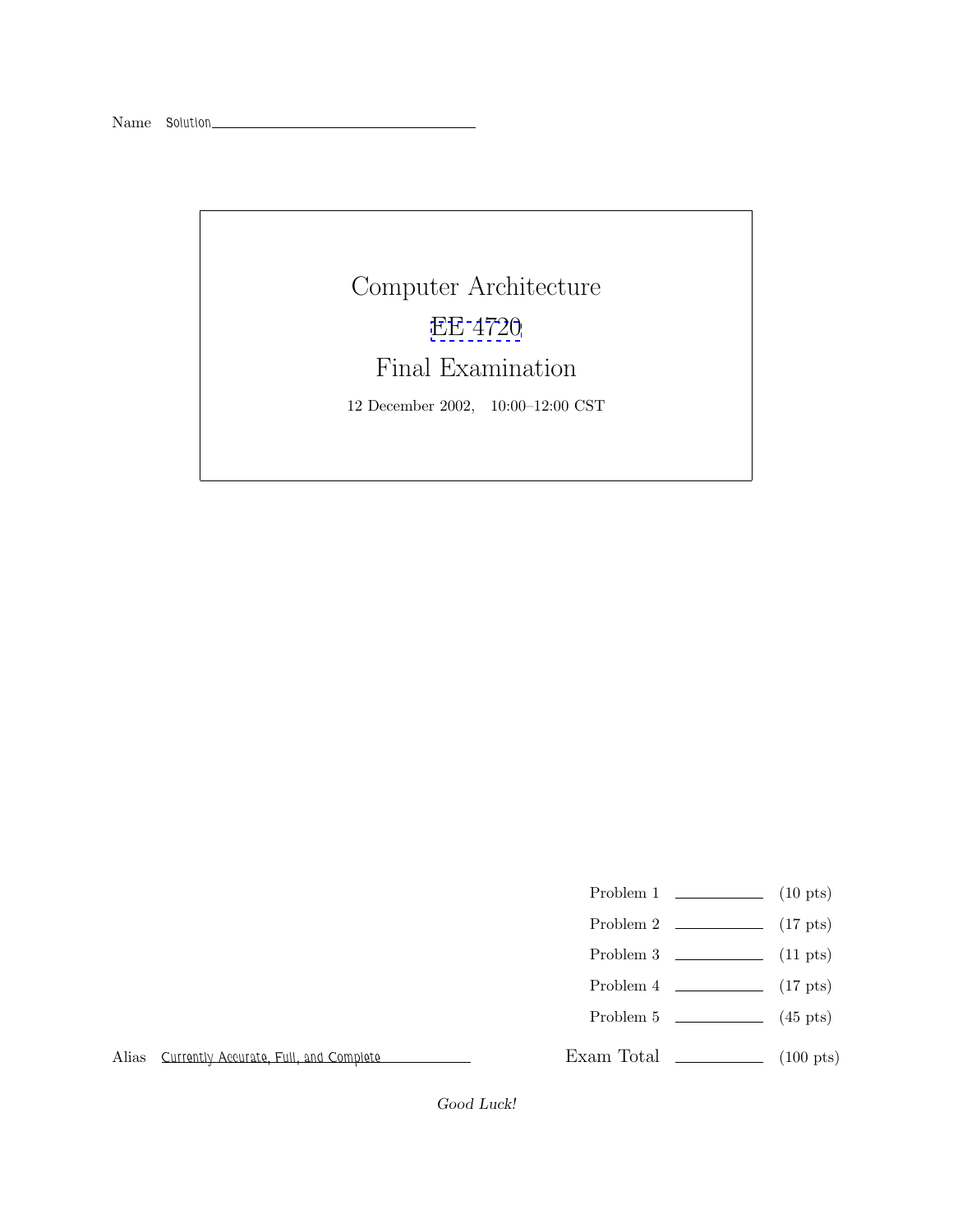Problem 1: In the diagram below certain wires are labeled with cycle numbers and, in some cases, values that will then be present, for example,  $\left|2:9\right|$  indicates that at cycle 2 the wire will hold a 9. Other wires are labeled just with cycle numbers, indicating that the wire is used at that cycle. Write a program consistent with these labels. There are no stalls during the execution of the code. The code should use five instructions, use the PED to help solve the problem. (10 pts)

 $\triangledown$  Write a program consistent with these labels.

 $\overrightarrow{\mathcal{A}}$  Use labels for branch targets (if any) and label the target line.

*Solution shown below.*

*Grading Note: Many people got this 100% correct, but I was hoping everyone would. For those currently taking EE 4720, study this well, it's not that difficult to get full credit.*



| Cycle             |                      |  |                | 0 1 2 3 4 5 6 7 8 |  |                |  |
|-------------------|----------------------|--|----------------|-------------------|--|----------------|--|
| $\texttt{LOOP}$ : |                      |  |                |                   |  |                |  |
|                   | add \$10, \$2, \$1   |  | IF ID EX ME WB |                   |  |                |  |
|                   | add \$9, \$4, \$10   |  |                | IF ID EX ME WB    |  |                |  |
|                   | $1w$ \$11, 8(\$6)    |  |                | IF ID EX ME WB    |  |                |  |
|                   | bneq \$1, LOOP       |  |                | TF TD FX MF WB    |  |                |  |
|                   | $sw = 0$ (\$11), \$7 |  |                |                   |  | TF TD FX MF WB |  |
|                   |                      |  |                |                   |  |                |  |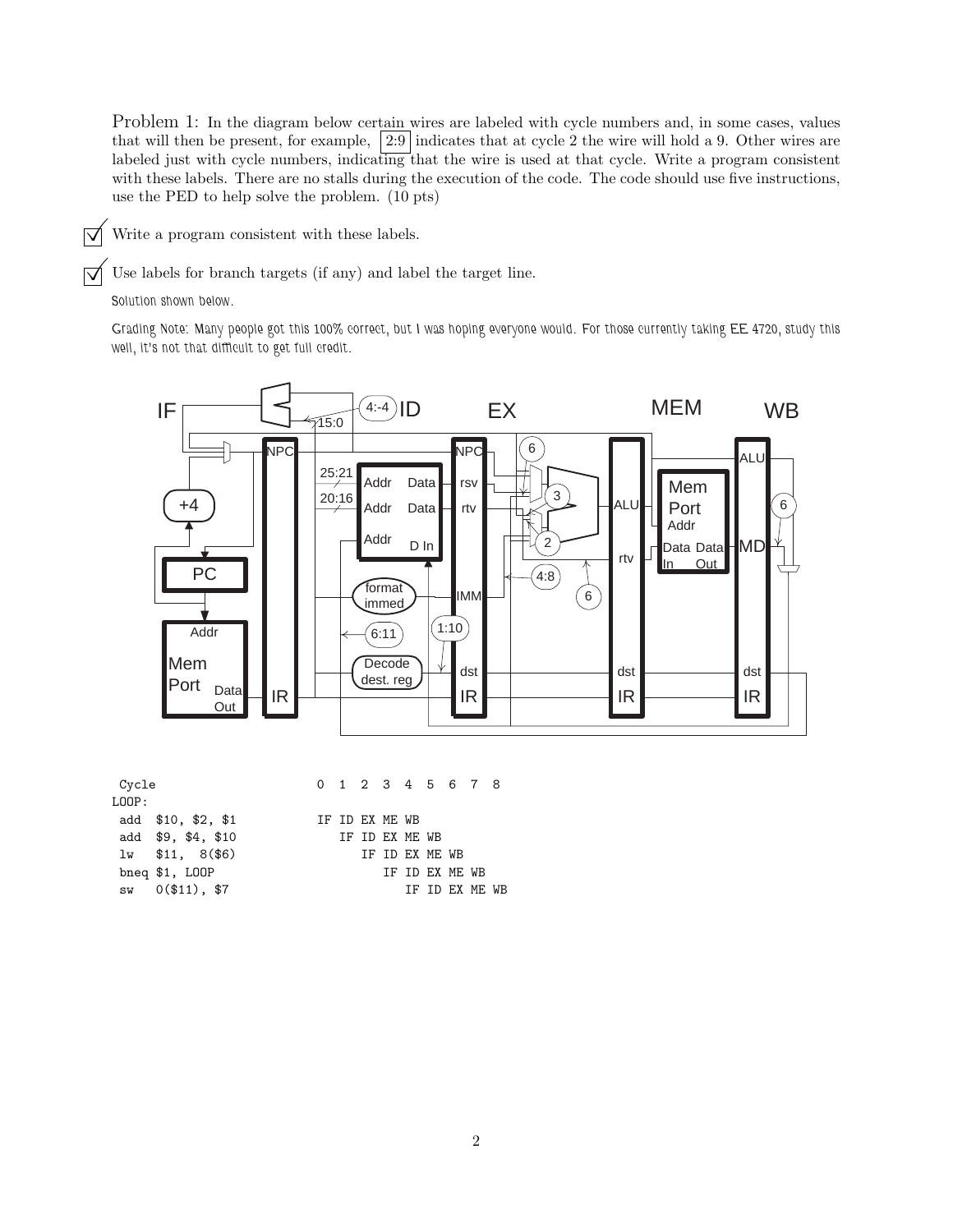Problem 2: The PED below shows execution on a defective 1-way dynamically scheduled machine using Method 3. A diagram appears on the next page. The circuitry that's supposed to restore the ID map after a branch misprediction is not working, the ID map is left unchanged. Everything else works correctly, in particular the free list is correctly restored to the exact state it was right after the lw. (17 pts) (a) For this incorrect execution:  $\triangledown$  Show where each instruction commits. ©Complete the ID map. (See the phys. reg. file for the free list.) ©Complete the commit map, include the initial state. ©Complete the physical register file. ©**In addition to other information** the physical register file should include a [ in the cycle a register is removed from the free list and a ] in the cycle it is returned to the free list.  $\triangledown$  Circle incorrect entries (due to the defect) in the tables below. # SOLUTION. (See next page for notation and discussion.) # lw loads a 0x200, lb loads a 0x202 # Cycle 0 1 2 3 4 5 6 7 8 9 10 11 12 13 14 15 16 17 18 19 bne \$s1, \$s2 SKIP IF ID Q B WC lw \$t1, 16(\$t1) IF ID Q L1 L2 WC (18) addi \$t4, \$t4, 3 IF ID Q EX WB x (squash) (20) ori \$t5, \$t4, 0x30 IF ID Q EX WB x (squash) (23) nop ... (lots of nops) SKIP: lb \$t1, 16(\$t1) IF ID Q L1 L2 WC (20) addi \$t4, \$t4, 3 IF ID Q EX WB (23) C ori \$t5, \$t4, 0xc0 IF ID Q EX WB (30) C # Cycle 0 1 2 3 4 5 6 7 8 9 10 11 12 13 14 15 16 17 18 19 ID Map t1 3 18 20 t4 7 20 23 t5 10 23 30 # Cycle 0 1 2 3 4 5 6 7 8 9 10 11 12 13 14 15 16 17 18 19 Commit Map t1 3 20 t<sup>4</sup>  $7$  23 t5 10  $\,$  30 # Cycle 0 1 2 3 4 5 6 7 8 9 10 11 12 13 14 15 16 17 18 19 Physical Reg File. All values in hex. Free List: 18, 20, 23, 30, 37 3 100 ] 7 101 10 102 18 103 [ 200 ] 20 104 **[** 104 ] [ 202{]} 23 105 [ 134] [  $\{107\}$  {]  $30 \t106$  [  $\{1c7\}$ 37 107 # Cycle 0 1 2 3 4 5 6 7 8 9 10 11 12 13 14 15 16 17 18 19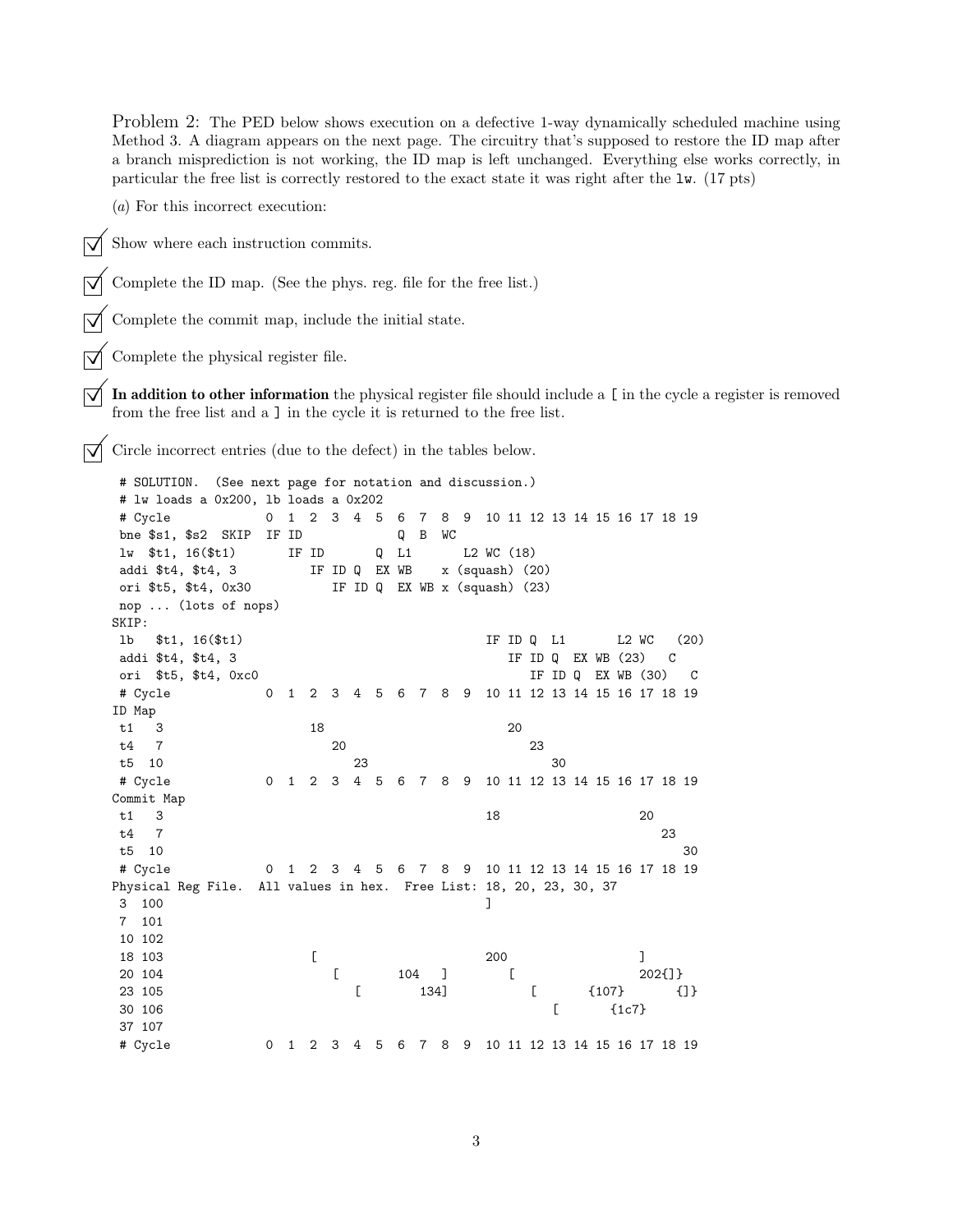Problem 2, continued: The illustration below is similar to one used in class; it is provided for reference.

In the solution on the previous page incorrect entries are surrounded by braces, for example 107. The numbers in parenthesis on the *PED lines are the physical register numbers assigned to the instructions. They are there as an aid in solving the problem.*

*Because of the defect the ID map is not recovered after the branch misprediction. This causes two execution problems. First (most people got this) the* addi *on the correct path reads the wrong* t4*: it should read the one in physical register 7 but it reads the one in 20. As a result the values written in the physical register file are wrong. The second problem (few got this) is that when instructions pass through ID they read the wrong incumbent. For example, the* addi *on the correct path should read 7 as the incumbent, but instead it reads 20. As a result the wrong register will be placed in the free list when* addi *commits, which is what part (b) is about.*



(b) Suppose 1000 instructions later an instruction finds 0x4720 in register t4 despite the fact that the code above wrote something else and no instruction wrote t4 after that. (If the free list is used improperly the question might apply to t5, not t4. See the diagram for hints on proper use of the free list.)

Note: On the original exam register t5 was used instead of t4. Register t5 can not change unexpectedly, though it still has an incorrect value.

 $\triangledown$  How could that have happened? Be specific in how it's due to the defect.

*As explained above, the correct path* addi *reads the wrong incumbent and so frees the wrong physical register, in particular the physical register holding* t4*. At some point that physical register will be assigned to a new instruction which will write a value in it, perhaps* 0x4720*.*

(c) How could the defect have gone undetected?!? (That's not the question.)

 $\overline{\triangleleft}$  Suppose the 1w raised an exception in L2 on this defective hardware. Would the code above execute incorrectly? Explain. Remember, the only defect is with recovering the ID map on a branch misprediction. Note: Original exam omitted "on a branch misprediction."

*The mechanism used to recover the ID map on a branch misprediction is different than the one used for exceptions. The problem* stated that other than ID recovery on a branch misprediction, everything was working correctly. The 1w and 1b instructions execute *before the* addi *and* ori *instructions. When the load reaches the ROB head exception recovery will start, part of that is copying the Commit Map to the ID Map, replacing the incorrect ID Map with a correct one. For that reason the code executes correctly.*

© Now suppose the lb raised an exception in L2 on this defective hardware. Would the code above execute incorrectly? Explain. Once again, the only defect is with recovering the ID map on a branch misprediction.

*See the solution to the part above.*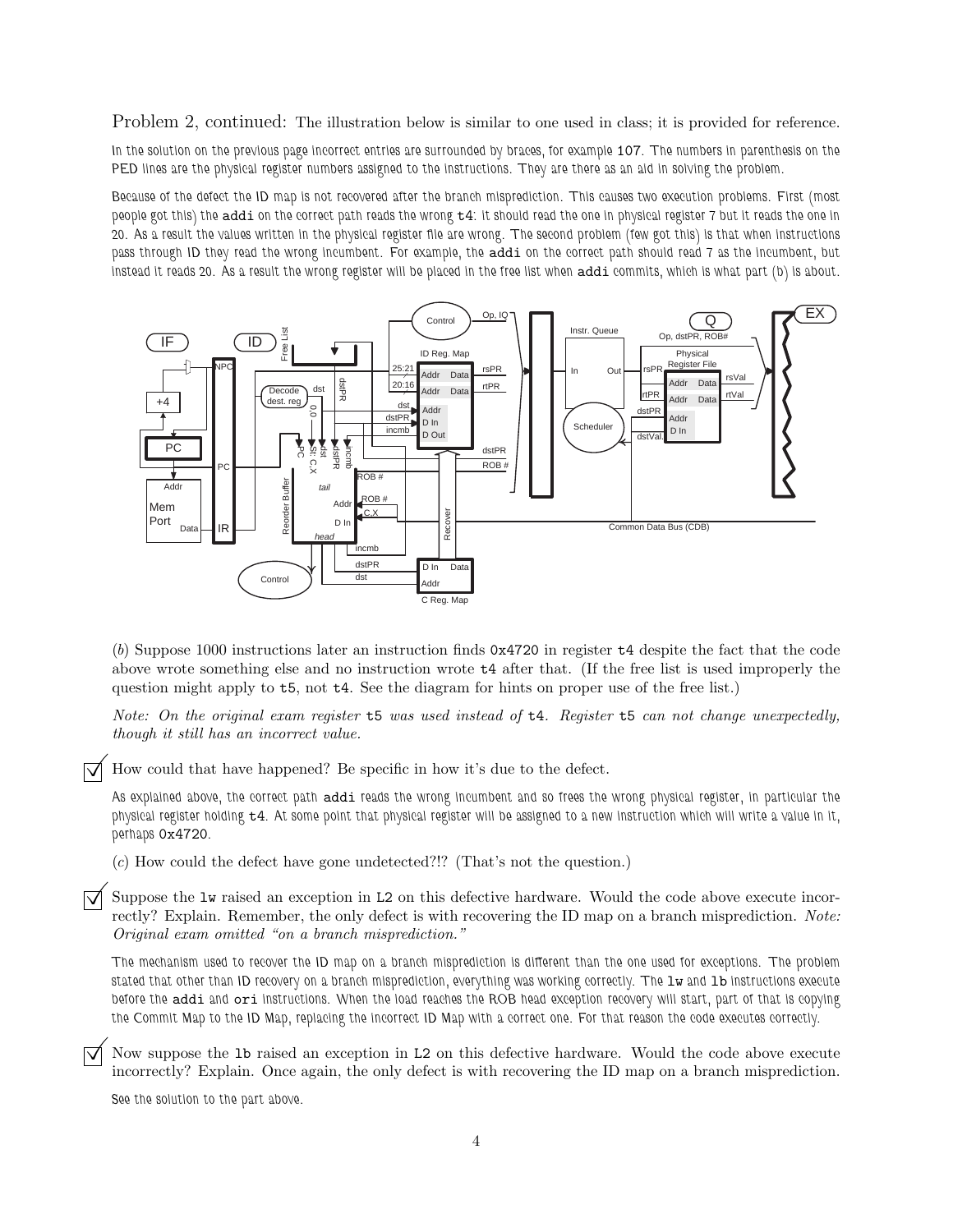Problem 3: The code below runs on three systems: one using a bimodal (one-level) predictor, I; one using a two-level local history predictor, L; and one using a two-level gshare predictor, G. The global history register is 16 bits and the local history is 16 bits. The branch history tables have 256 entries. Assume that each branch below has its own BHT entry. The branch outcomes for B2 and B3 are provided for your solving convenience. Note that B3 has the same pattern as B2 but at a different phase, the phase difference is important. (11 pts)

```
BIGLOOP: LOOP:
B1: bne $t1, $0, SKIP # Random, independent, taken 25% of time.
 ...
SKIP:
B2: bne $t2, $t5, SKIP2 # Pattern: N N N N NNTTNNNNNNTTNNNNNNTT ....
 ...
SKIP2:
B3: bne $t7, $t8, SKIP3 # Pattern: NNNNNTTNNNNNNTTNNNNNNTTN ....
 ...
SKIP3:
B4: bne $t9, $t10, LOOP # Iterates 50 times.
...
j BIGLOOP
nop
```
(a) Determine the prediction accuracy for each branch and each predictor. The accuracies should be after warmup. **Do not** compute the number of entries. Approximate the accuracy of B1 predictions.

©B1 on I: Accuracy: *70%* ©B1 on L: Accuracy: *70%* ©B1 on G: Accuracy: *70%* ©B2 on I: Accuracy: *62.5%* ©B2 on L: Accuracy: *100%* ©B2 on G: Accuracy: *100%* ©B3 on I: Accuracy: *62.5%* ©B3 on L: Accuracy: *100%* ©B3 on G: Accuracy: *85%* ©B4 on I: Accuracy: *98%* ©B4 on L: Accuracy: *98%* ©B4 on G: Accuracy: *98%*

> Since branch B1 is taken 25% of the time the two-bit counter used to predict it will likely be 0 or 1 (with probability  $\frac{36}{40}$ ), therefore *the prediction accuracy of B1 is about 75% (it is exactly 70%, explained below). The accuracy is the same on all predictors because correlating the prediction with past occurrences of the same branch (local) or other branches (gshare) does not help predict the random branch.*

*The bimodal prediction accuracy for B2, B3, and B4 is straightforward.*

```
5
```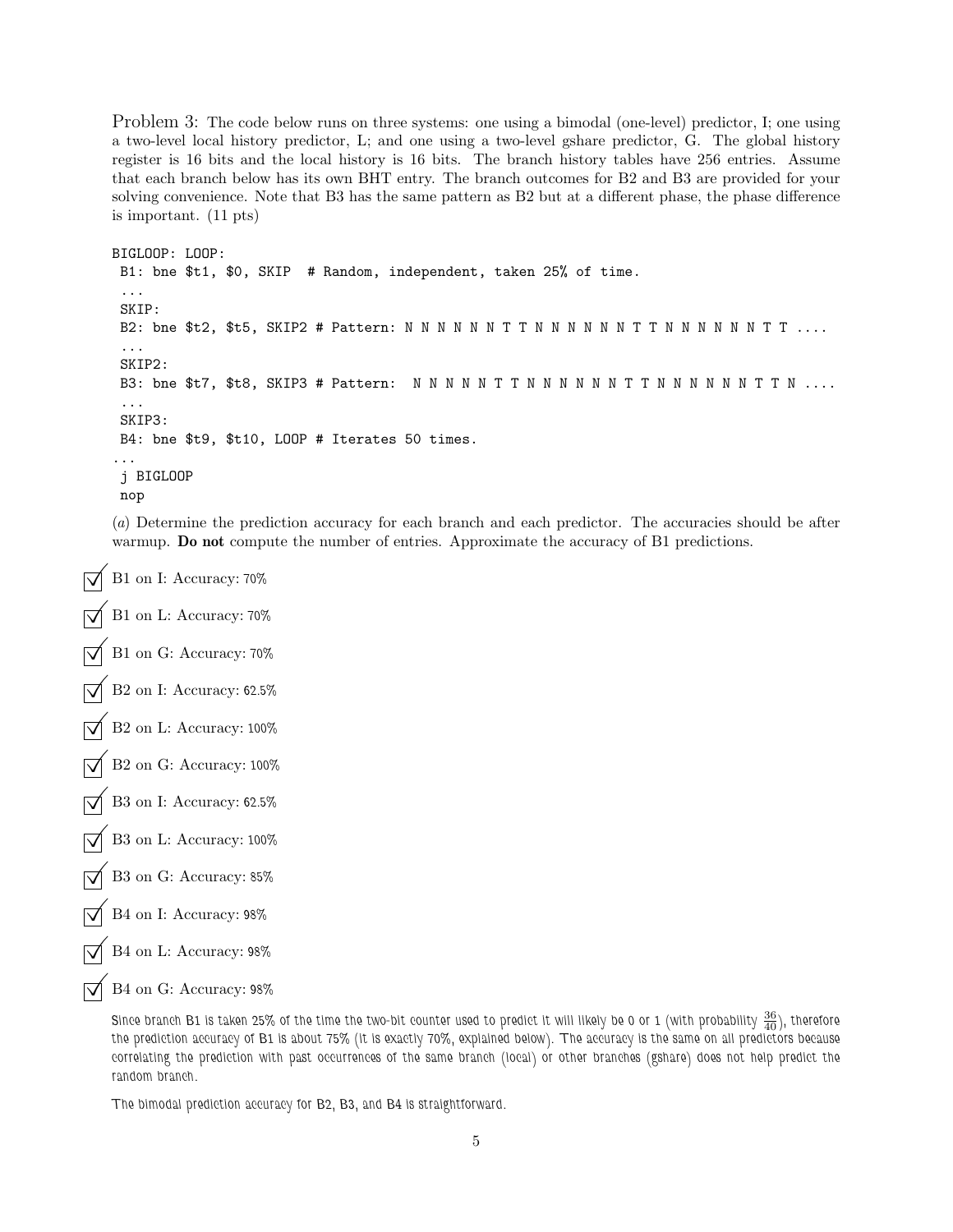*Branch B2 and B3 follow a regular pattern that repeats every eight occurrences. This is small enough for the local predictor to achieve a 100% prediction accuracy. Each iteration of the loop has four branches, so the 16-bit GHR can "remember" four iterations. It so happens that B2 does whatever B3 did on the previous iteration. Gshare easily remembers one iteration back, so the prediction accuracy of gshare for B2 is 100%.*

*Determining the gshare prediction accuracy for B3 is more involved. The prediction accuracy depends upon how much of the repeating pattern the GHR holds. The pattern consists of four branches (B1-B4):*

B1: x x x x x x x x  $B2: n n n n n n t t$ B3: n n n n n t t n ... B4: T T T T T T T T ... GHR: xnnTxnnTxnnTxnnTxnnTxntTxttTxtnT (repeats) Iter: 0 1 2 3 4 5 6 7 0 1...

*The* x *outcome for B1 can be either N or T, the outcomes for B2 and B3 are shown in lower case so they can be distinguished from B4 when looking at the GHR. The predictability of B3 depends on the iteration (see the diagram above). First consider iteration 0. The outcome is N and this outcome only occurs when the outcomes in the previous iteration (7) are* xtnT*. For iteration 0 the GHR needs to be five bits to see enough:* tnTxn *(the last* x *isn't needed). Similarly, iterations 6 and 7 can be predicted using only the previous iterations. Since the GHR is sixteen bits it is large enough to predict these iterations with 100% accuracy. Iterations 1 through 5 require more than five bits. Iteration 1 needs to see iteration 7, requiring 9 bits (which we have). For similar reasons iteration 2 needs 13 bits, iteration 3 needs 17 bits (bzzzt! [that's the GHR-is-too-small buzzer]), and iteration 4 needs 21 bits (bzzzt!). Iteration 5 also needs 21 bits (bzzzt!) since the GHR value at B3 for iterations 4 and 5 would be different. Since the GHR is only 16 bits the GHR contents will be identical when predicting B3 in iterations 3, 4, and 5. This would not be a problem if the outcome of B3 was the same in all these iterations (all taken or all not taken), but it's not taken in iterations 3 and 4 but taken in iteration 5. As a result the two-bit counter will mostly predict not taken but the branch will sometimes be taken. Because of the random branch there are really sixteen (four x's) two-bit counters for iterations 3-5 and they are accessed in random order. They will mostly be at zero or one. As a rough estimate, (which is enough for full credit) assume the counter is always zero or one, then the prediction accuracy of iterations 3 and 4 will be 100% and iteration 5 will be 0%. Taking into account that the counter is sometimes 2 and 3,* (see below) we get a prediction accuracy of  $\frac{12}{15} = 80\%$  for iterations 3 and 4 and a prediction accuracy of  $20\%$  for iteration 5.

The overall prediction accuracy for branch B3 is the average of each iteration:  $\frac{1}{8}$  (5 \*  $100\% + 2*80\% + 20\%) = 85\%$ . So *gshare's accuracy on B2 is 85%.*

*To precisely determine the prediction accuracy on B1 (and also B2, and to a very minor extent, B4) one needs to compute the probability that the counter value is less than 2. In the other cases the counter value is not effected by the random branch so their exact value can be computed, usually 0 or 3. Consider B1 using the bimodal predictor. Because it's taken only 25% of the time the counter will mostly be less than two, but because outcomes are independent there is a chance the branch will be taken twice in a row, leaving the counter at 2 (or even 3). Computing these probabilities is straightforward, and uses a standard technique in queuing theory: Markov chains. A Markov chain is a mathematical model that can be used to represent the counter and other systems* which can be represented by state transition diagrams with probabilities associated with arcs. There are four states, denote them  $s_0$ *(count is 0),*  $s_1$  *(count is 1), etc. There is an arc from*  $s_0$  to  $s_1$  and it is associated with the transition probability (branch taken probability), 0.25, which we will denote p. There are similar arcs from  $s_1$  to  $s_2$  and  $s_2$  to  $s_3$ . There are also arcs from  $s_3$  to  $s_{2_1}$ *etc. representing the not-taken cases, they are associated with the not taken probability, 0.75 or*  $1 - p$ *.* 

*It turns out it is surprisingly easy to solve for the state probabilities. The key observation is that the number of times the counter is incremented from 0 to 1 (or 1 to 2, etc) must be equal to the number of times it is decremented from 1 to 0 (or 2 to 1, etc) (plus or minus 1, which is insignificant).* Overloading the notation, let  $s_0$  denote the probability of the counter being 0. Then  $s_0p = s_1(1-p)$  *(what goes up must come down, or more formally, a balanced flow equation). Generalizing,*  $s_i p = s_{i+1}(1-p)$ for  $i\in\{0,1,2\}$ . With a few substitutions and some manipulation we find  $s_i = s_0 \left(\frac{p}{1-p}\right)$  $1-p$  $\int^{i}$ . Obviously  $\sum_{i=0}^{3} s_{i} = 1$  and so  $\sum_{i=0}^{3} s_0 \left( \frac{p}{1-p} \right)$  $1-p$  $\int^{i}=1.$  Solving for  $s_{0}$  we get  $s_{0}=1\Big/\left[\sum_{i=0}^{3}\left(\frac{p}{1-p}\right)\right]$  $\big)^i\Big]$  . Since the summation is only over four terms one could compute  $s_0$  at this point, but we don't have to since there is a closed-form expression for that summation:  $\sum_{i=0}^{n-1} x^i = \frac{x^n-1}{x-1}$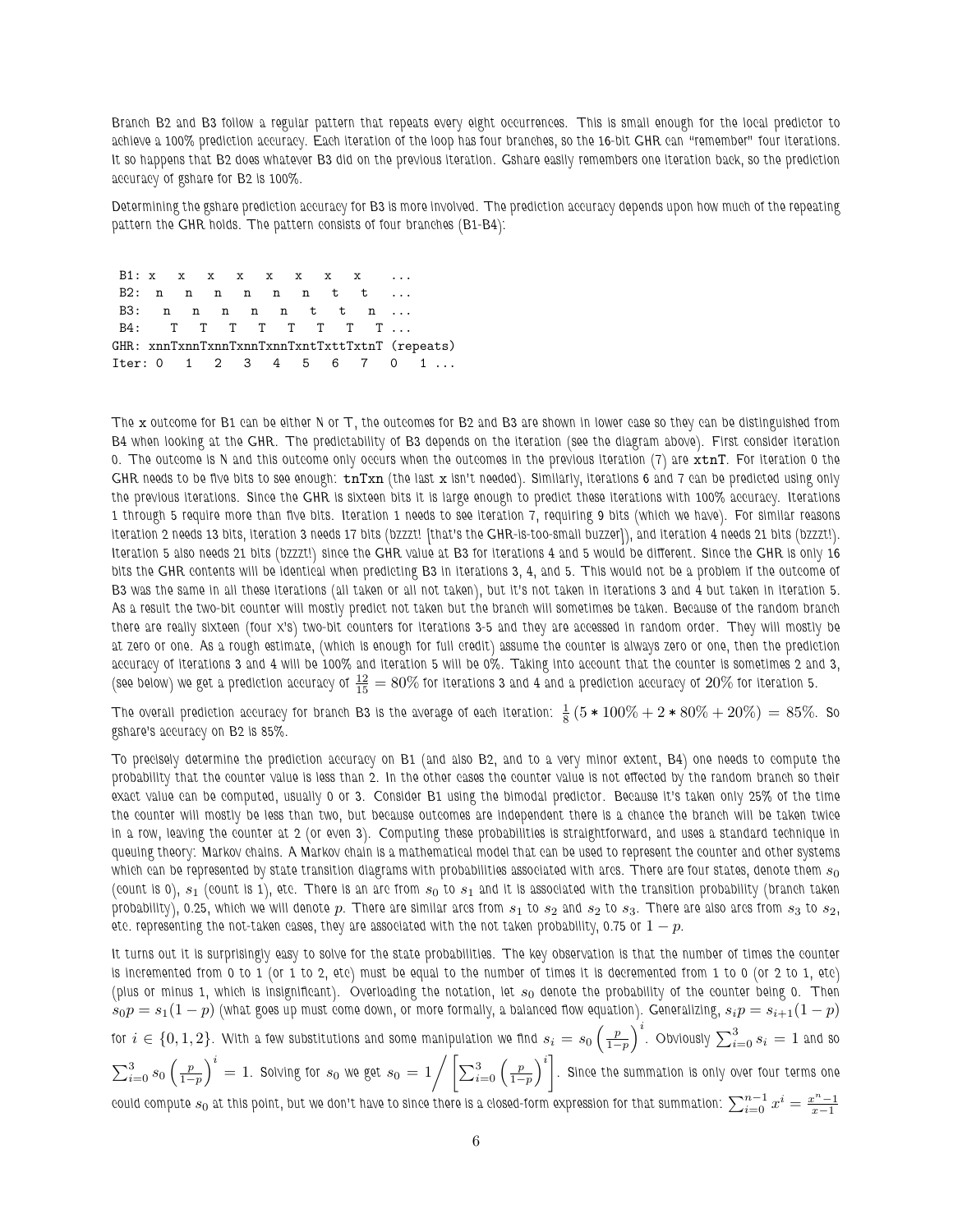*and so*

$$
s_0 = \left[\frac{p}{1-p} - 1\right] \bigg/ \left[\left(\frac{p}{1-p}\right)^4 - 1\right].
$$

For branch B1  $p \rightarrow 0.25$  and so  $s_0 = \frac{27}{40}$ ,  $s_1 = \frac{9}{40}$ ,  $s_2 = \frac{3}{40}$ , and  $s_3 = \frac{1}{40}$ . The branch prediction accuracy for all predictors on B1 is exactly  $\frac{3}{4} \frac{27+9}{40}+\frac{1}{4} \frac{3+1}{40}=70\%$ , reasonably close to the 75% estimate based on the assumption that the counter never *reaches 2.*

**Grading Notes:** *Way too many people got B1 wrong, the most common wrong answer was 25%. That would only be correct if a taken prediction were made every time. (Yes, I understand that with more time* ...*) No one realized that 75% would be an upper bound on B1's prediction accuracy. Many had trouble with gshare, or decided not to spend time on it.*

(b) A gshare predictor using a 15-bit GHR (instead of the 16-bit GHR used above) should give the same prediction accuracy for branch B2. How small can the GHR be made without changing the prediction accuracy of B2? Assume there are no collisions. Note: The original question asked about B3.

*Branch B2 does whatever B3 did in the previous iteration, so the GHR can predict it at 100% accuracy with as few as three bits.*

*The original question asked about B3. Prediction accuracy is determined by how many previous branches the predictor can see. At four branches per iteration a 16 bit GHR holds four previous B3 outcomes. Reducing to 15 bits looses the oldest B3 outcome, however that information is in B2 because its outcome is the same as B3 in the previous iteration. Therefore the GHR can be reduced to 13 bits without changing predictor accuracy. (At 13 bits B2 is the oldest outcome.)*

(c) For the local predictor, how small can the local history be made without affecting the prediction accuracy of B2 and B3?

*To distinguish the first of the two taken branches from the last not-taken branch the local history must be at least six bits.*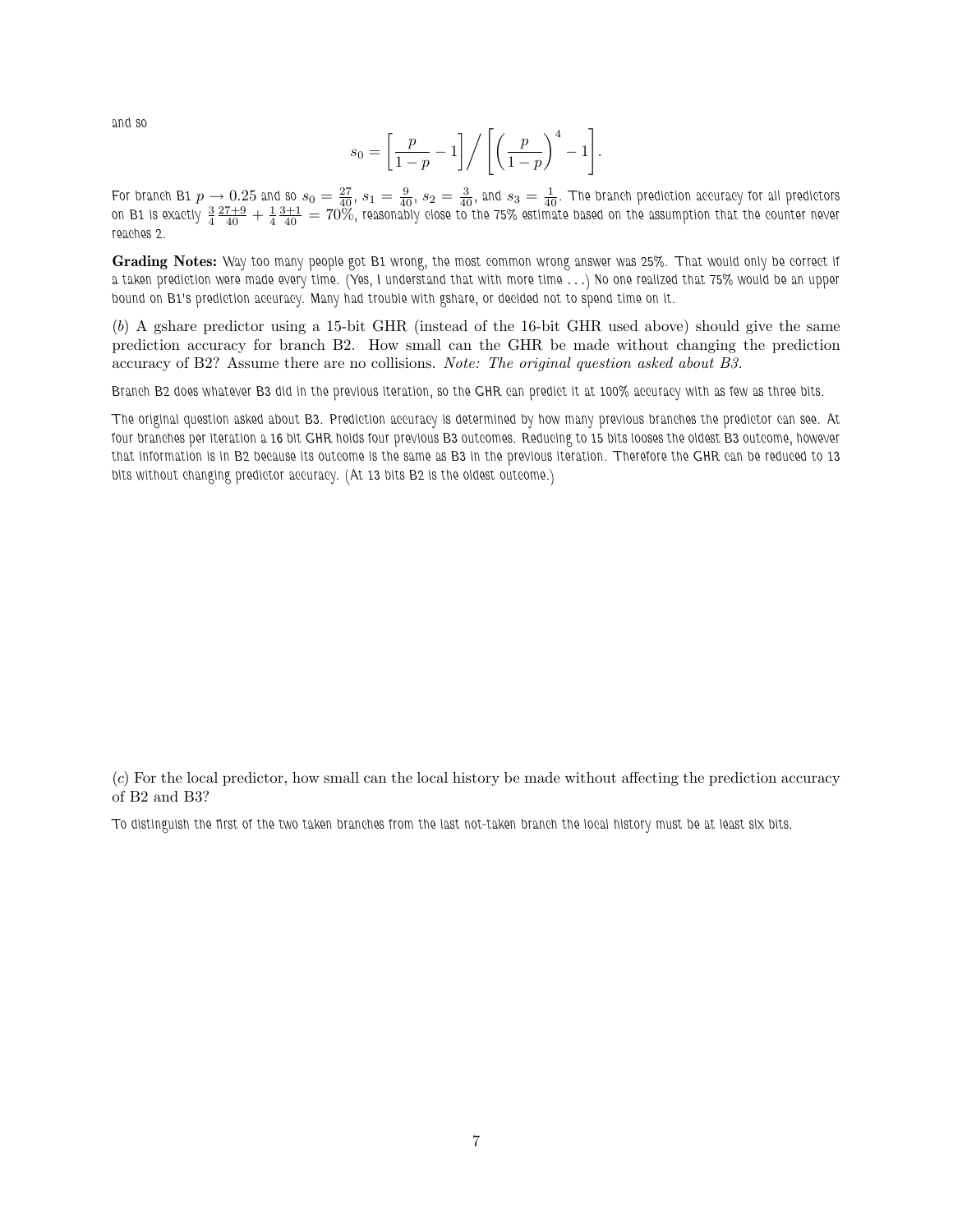Problem 4: The diagram below is for a cache with 256-character lines on a system with 8-bit characters. (17 pts)

(a) Answer the following, formulæ are fine as long as they consist of grade-time constants.

 $\overrightarrow{v}$  Fill in the blanks in the diagram.

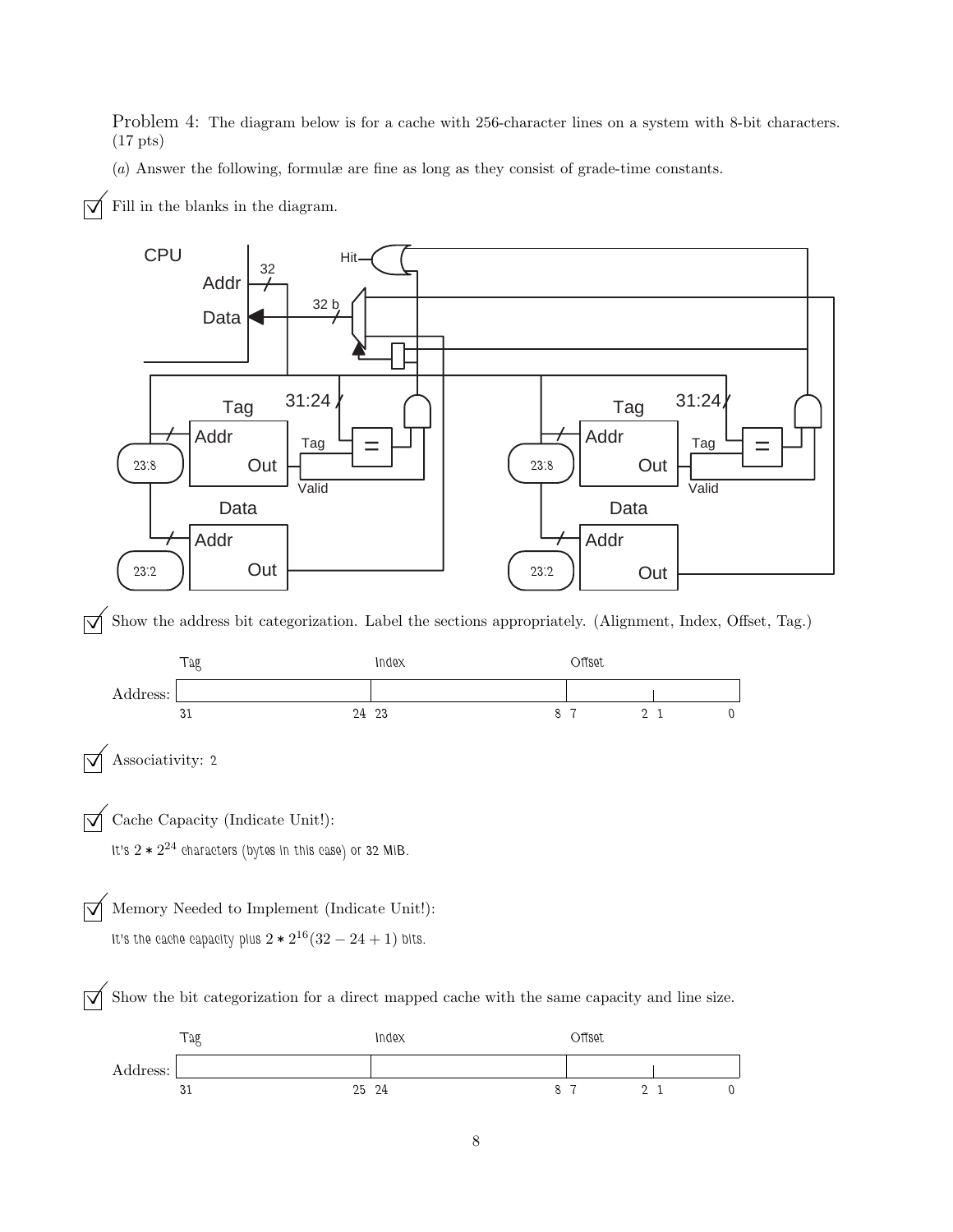Problem 4, continued:

(b) The code below runs on the cache from the previous part. When the code below starts running the cache is empty. Consider only accesses to the array.

```
int *a = 0x100000; // sizeof(int) = 4 characters
int sum, i, j;
for(j=0; j<2; j++)
 for(i=0; i<1024; i++)
    sum += a[i];
```
 $\triangledown$  What is the hit ratio for the program above?

There are  $\frac{256}{4} = 64$  elements per lin<u>e. Dur</u>ing the first iteration the hit ratio is  $\frac{63}{64}$ , during the second it is 1 since the entire array can be cached. The total hit ratio is  $\frac{127}{128}$ .

(c) In the problem below, only consider accesses to the arrays.

```
int *a = 0x10000; // sizeof(int) = 4 characters
int *b = 0x20000;int sum, i, j;
for(j=0; j < 2; j++)for(i=0; i<1024; i++)
   sum += a[i] + b[i];
```
What is the minimum size of a direct mapped cache for which the program above will have a 100% hit ratio on the second  $j$  iteration? Explain.

*The total size of the two arrays is 8192 characters but if the cache were 8192 characters the index bits for the two arrays would be the same and they could not be simultaneously cached. The only way for the two arrays to have different index bits is to make sure the index part of the address includes bit 16 (bit 16 of* 0x10000 *is 1, bit 16 of* 0x20000 *is zero). Such a cache would be*

 $2^{17} = 131,072$  characters. What a difference!

What is the minimum size of a two-way, set-associative cache for which the program above will have a  $100\%$ hit ratio on the second  $j$  iteration?

*In this case the cache can be made the combined size of the arrays, 8192 characters . Corresponding elements (say, when* i=3*) have the same index but the cache can handle the two different tags.*

What is the minimum size of a three-way, set-associative cache for which the program above will have a  $100\%$  hit ratio on the second j iteration?

Again, waste. Why couldn't it be a four-way? One third of the cache goes to waste, the size is  $3 * 4096$ . Note that if it were a *four way the size could be 8192 characters.*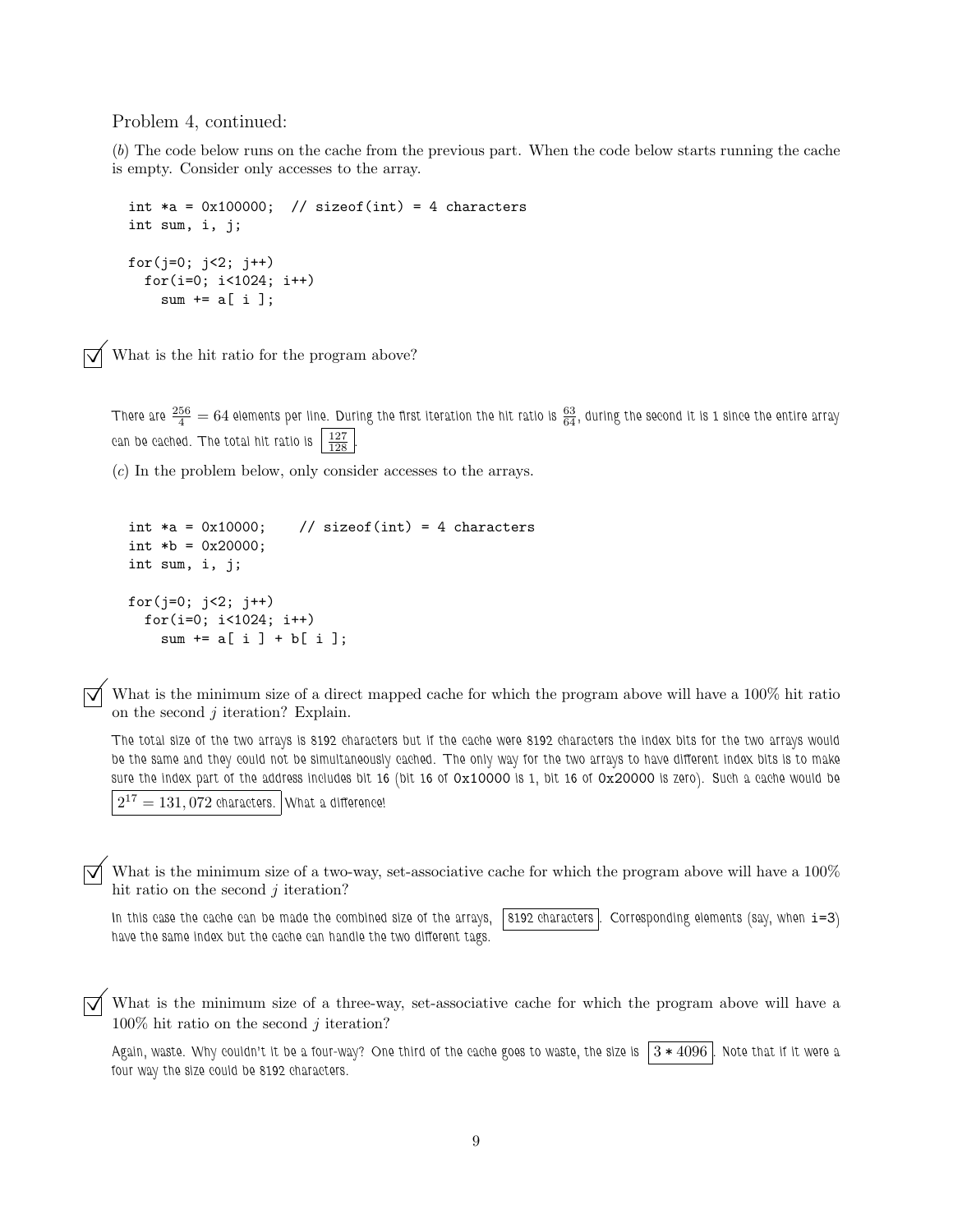Problem 5: Answer each question below.

(a) In the PED below for a statically scheduled 2-way superscalar machine the xor instruction stalls in IF even though there is an empty space in ID. (5 pts)

| add s1, s2, s3        |  |                  |  | IF ID EX ME WB               |  |                                    |  |
|-----------------------|--|------------------|--|------------------------------|--|------------------------------------|--|
| or $s4$ , $s1$ , $s5$ |  |                  |  | IF ID $\rightarrow$ EX ME WB |  |                                    |  |
| xor s6, s7, s8        |  |                  |  |                              |  | IF $\rightarrow$ ID EX ME WB       |  |
|                       |  | and s9, s10, s11 |  |                              |  | $TF \rightarrow TD$ $FX$ $MF$ . WB |  |

 $\sqrt{\sqrt{W}}$  Why?

*If* xor *did move in to ID then the instructions in ID would be out of order and ordinarily the decode logic is designed for in-order instructions, so it couldn't handle them.*

 $\sqrt{\phantom{a}}$  Would it be difficult or would it be impossible to modify the implementation (but keeping it statically scheduled) so that such an instruction could move to ID? Explain.

*Tedious but not impossible. Logic would have to consider case where instruction in slot zero follows instruction in slot one.*

(b) In a dynamically scheduled system why should store instructions wait until they are ready to commit before storing the data? (6 pts)

*Because it might be squashed, and if it wrote before being squashed there would be no way easy to recovery the previous memory contents.*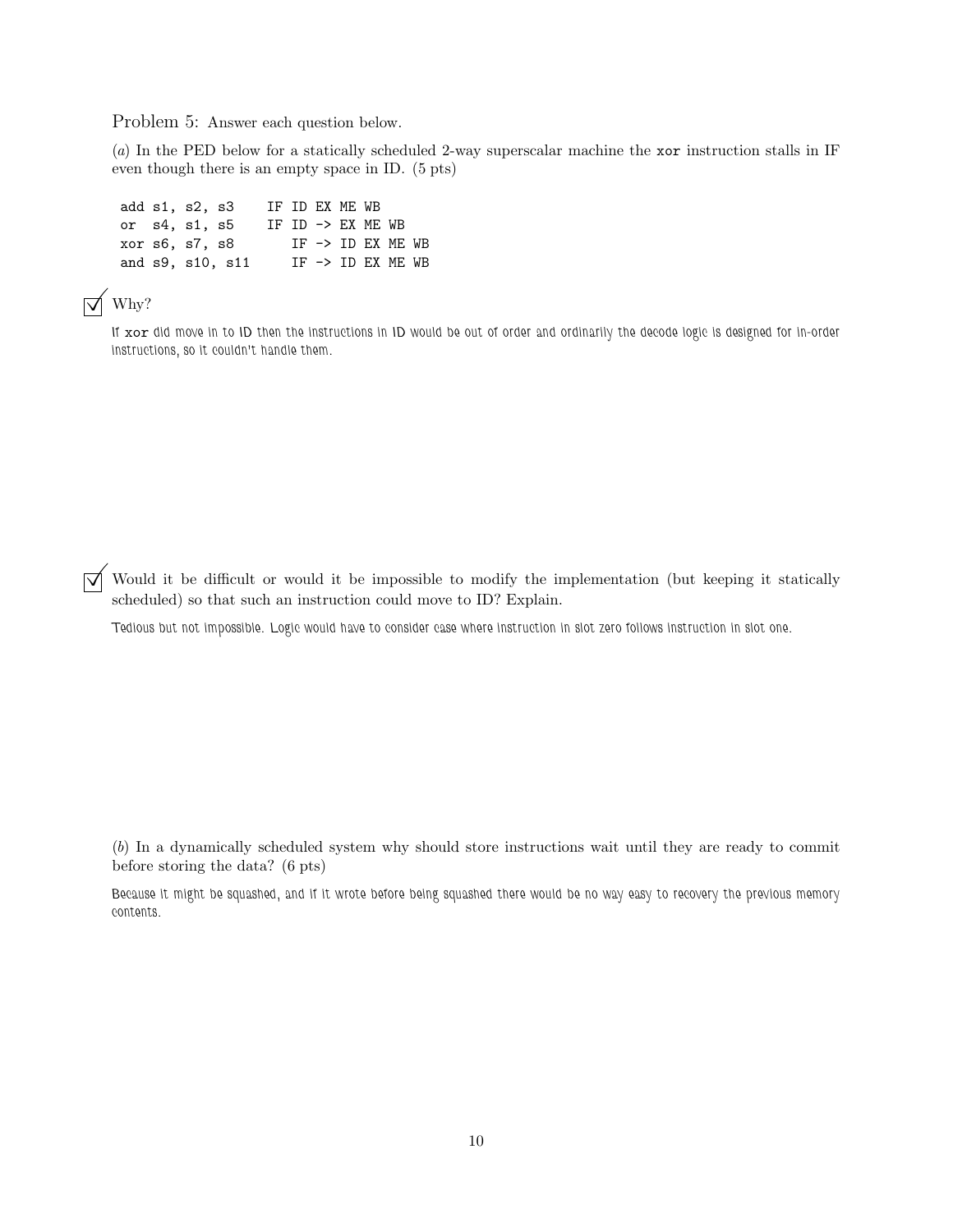(c) The same code fragment executes on 1-way, statically scheduled systems with the specified FP add functional unit(s). For each show a pipeline execution diagram. Don't forget to consider *all* structural hazards and check carefully for dependencies. All adders take a total of four cycles to compute a result (latency is 3). (5 pts)

 $\overrightarrow{\bigvee}$  One adder, A, initiation interval: 1.

# Solution add.d f0, f2, f4 IF ID A1 A2 A3 A4 WB add.d f6, f0, f8 IF ID -------> A1 A2 A3 A4 WB add.d f10, f0, f12 IF -------> ID A1 A2 A3 A4 WB

 $\overline{\bigvee}$  One adder, A, initiation interval: 2.

# Solution add.d f0, f2, f4 IF ID A1 A1 A2 A2 WB add.d f6, f0, f8 IF ID -------> A1 A1 A2 A2 WB add.d f10, f0, f12 IF -------> ID -> A1 A1 A2 A2 WB

 $\sqrt{\phantom{a}}$  One adder, A, initiation interval: 4.

| add.d f0, f2, f4   |  |  |  | IF ID A1 A1 A1 A1 WB |                               |  |  |  |                                        |
|--------------------|--|--|--|----------------------|-------------------------------|--|--|--|----------------------------------------|
| add.d f6, f0, f8   |  |  |  |                      | IF ID -------> A1 A1 A1 A1 WB |  |  |  |                                        |
| add.d f10, f0, f12 |  |  |  |                      |                               |  |  |  | IF -------> ID -------> A1 A1 A1 A1 WB |

 $\boxed{\bigvee}$  Two adders,  $\mathtt A$  and  $\mathtt B,$  each has initiation interval: 4.

| add.d f0. f2. f4   |  |  |  | IF ID A1 A1 A1 A1 WB |  |                               |  |                               |  |
|--------------------|--|--|--|----------------------|--|-------------------------------|--|-------------------------------|--|
| add.d f6. f0. f8   |  |  |  |                      |  | IF ID -------> A1 A1 A1 A1 WB |  |                               |  |
| add.d f10. f0. f12 |  |  |  |                      |  |                               |  | IF -------> ID B1 B1 B1 B1 WB |  |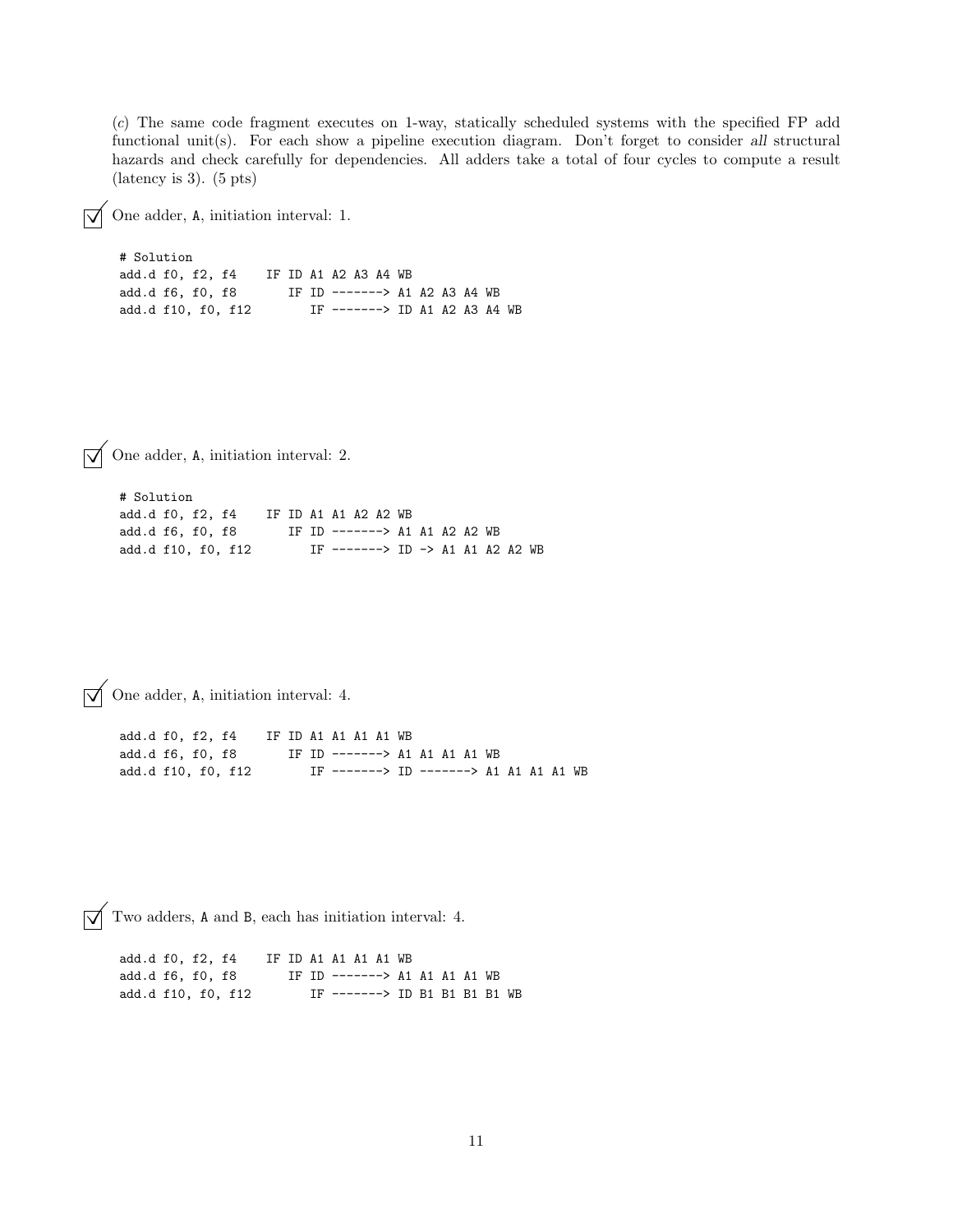(d) One problem in Homework 5 was to analyze the execution of an unoptimized program to compute  $\pi$ . Many people got the question below wrong, here's your chance to get it right! (5 pts)

Should computer engineers analyze the performance of processors running unoptimized code? Explain.

*They should analyze the kinds of programs that people run, which is optimized. Software is compiled without optimization only for special circumstances such as debugging.*

(e) Consider a new data type, binary coded trianary. This 32-bit data type consists of 16 radix-3 digits, each coded with two bits, in the same way a BCD data type would consist of 8 radix-10 digits. (8 pts)

 $\triangledown$  Why might 3-fingered, three-armed aliens (one hand per arm) find this data type useful?

*For the same reason we've adopted a radix-10 number system they might adopt a radix-9 or radix-3 number system. Binary-coded trianary would have the same advantage for them.*

©Explain how the data type would be useful in accessing arrays in which the element size was a power of three.

*Suppose the size were*  $3^3 = 81$  and we wanted to access element 21. Instead of multiplying by  $21 * 81$  we would shift the trianary *21 by six bits (three trianary digits). Either we would use a new machine instruction to convert it to binary or the array would be 25% padding.*

*Grading Note: A common incorrect answer was that it would be easy to increment an index. That's easy anyway since it would take one cycle to add 81 (incrementing the address by one element).*

In a meeting next week you plan to argue that this data type should be included in the next revision of the ISA, one of several proposed new data types. Only one will be chosen. Note: The following sentence was not in the original exam. Three-fingered aliens are **not** expected to make up a large portion of your customer base.

## How will you argue that the data type should be included?

*First, show that multiplying by a power of three and computing modulo 3 (or a power) would be only a single cycle with the new data type, versus many cycles (especially for modulo now). Then argue that existing software performs enough modulo-3 arithmetic to benefit from the extension (if recompiled).*

*Grading Node: Many answers involved aliens. They were fun to read.*

What will you do in the next week to prepare your argument?

*Analyze existing code to find how often they perform power-of-three multiplication and modulo operations.*

*The following incorrect answer was common: write example programs to demonstrate the data types usefulness. It's wrong because the example programs don't tell us how often the data type would be used in real programs, which is very important. A sample program should not be necessary to demonstrate that a modulo 3 operation can be done in 1 cycle rather than 15 (it would be argued by the design of the arithmetic unit, in this case comparing an existing division/modulo unit to a shifter or logic unit [for masking to do the modulo]).*